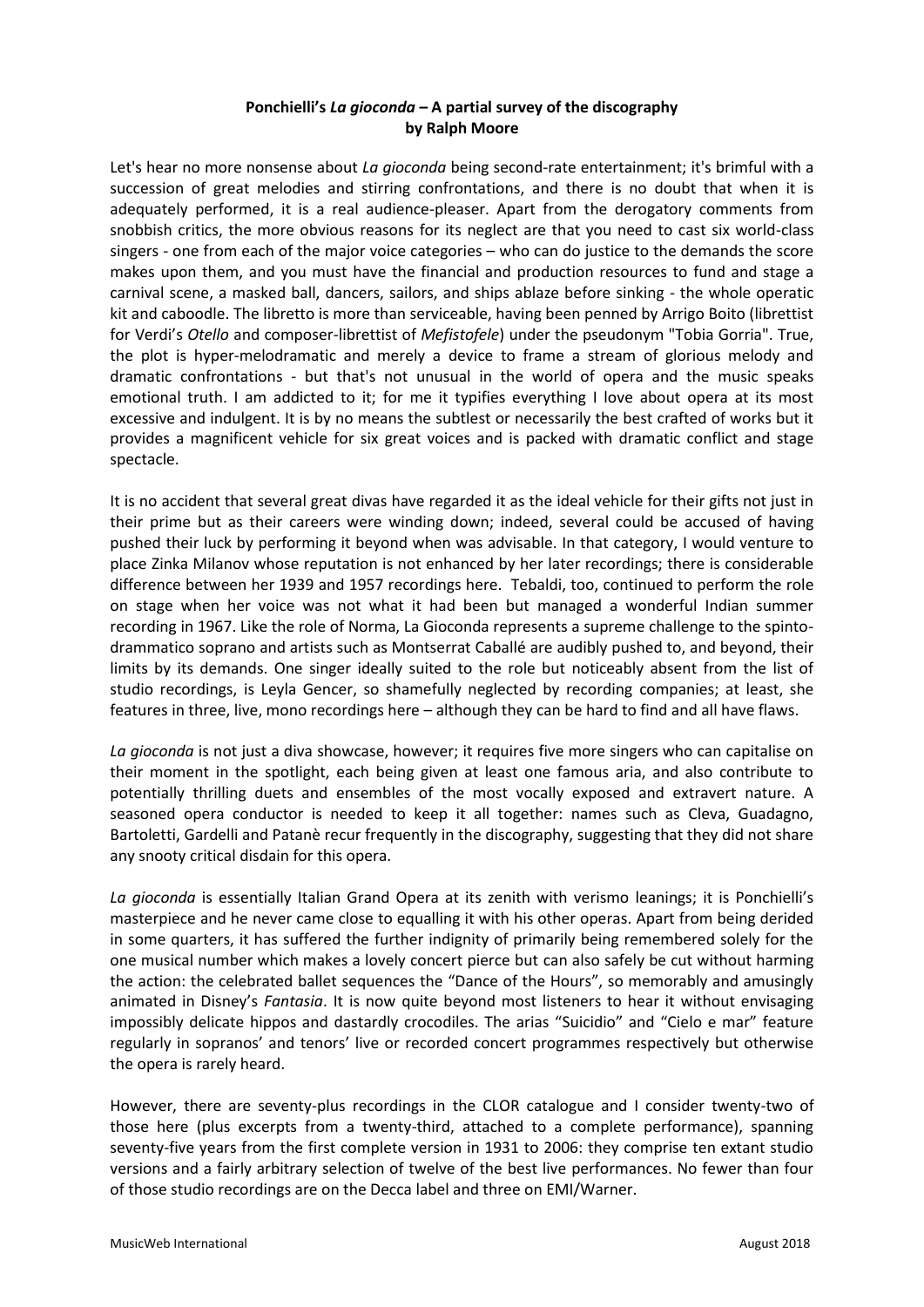# **Lorenzo Molajoli - 1931- studio mono; Naxos**

Orchestra - Grande Orchestra Sinfonica di Milano Chorus - Teatro alla Scala

La Gioconda - Giannina Arangi-Lombardi Enzo - Alessandro Granda Barnaba - Gaetano Viviani Laura - Ebe Stignani Alvise - Corrado Zambelli La Cieca - Camilla Rota Zuàne - Aristide Baracchi Isèpo - Giuseppe Nessi

This milestone first recording features in the title role a great soprano who should be better known even to modern collectors. Giannina Arangi-Lombardi (teacher of Leyla Gencer) had one of the most beautiful voices of all time: a rich, velvety lower register (she retrained from mezzo) and sonorous top notes. She was a classically elegant singer, sometimes a tad placid but unfailingly musical. There is bell-like clarity to her sound without a hint of shrillness and the selection of arias in the recital following the opera is alone worth the modest price of the three discs. Her one fault is that she occasionally sings slightly flat but she has so many virtues, including a perfect trill. It is also a pleasure to hear the great Ebe Stignani early in her long career,

Previous reviewers have been a little harsh in their verdict on the male singers: if we had today a tenor and baritone of the incisiveness and calibre of, respectively, Alessandro Granda and Gaetano Viviano we would be celebrating. Granda succumbs too often to the "Gigli gulp" but is otherwise extraordinarily capable, often sounding like Jan Peerce. Despite the prominence of his fast vibrato and the occasional uninspired patch of singing, the now forgotten Viviano creates a really vivid character of Barnaba, who emerges as Iago's equally nasty cousin - just as he should. He has that vibrancy peculiar to baritones of the era such as Amato, Ruffo, Stracciari et al. The Alvise, La Cieca and supporting cast are merely ordinary, but that matters little.

The orchestral playing, choral singing and conducting are of a much higher standard than one might expect; Lorenzo Molajoli (whoever he was - and there is some conjecture that he was really a betterknown conductor recording under a sobriquet to avoid violating contractual obligations, though others deny this) knows exactly how this opera should go and the performance is suitably impassioned.

The sound is remarkably good for its age. Ward Marston has remastered the opera from 38 78's which were obviously in pristine condition. He has retained some of the surface hiss, obviously, as to do otherwise would remove too many upper frequencies This could not be a primary recommendation for a first-time listener when there are so many excellent modern sets available in stereo but it is a wonderful supplement for someone already familiar with the opera or for the many "canary-fanciers" out there.

**Ettore Panizza – 1939 – live mono; Arkadia/Cantus/Symposium** 

Orchestra - Metropolitan Opera Chorus - Metropolitan Opera

La Gioconda - Zinka Milanov Enzo - Giovanni Martinelli Barnaba - Carlo Morelli Laura - Bruna Castagna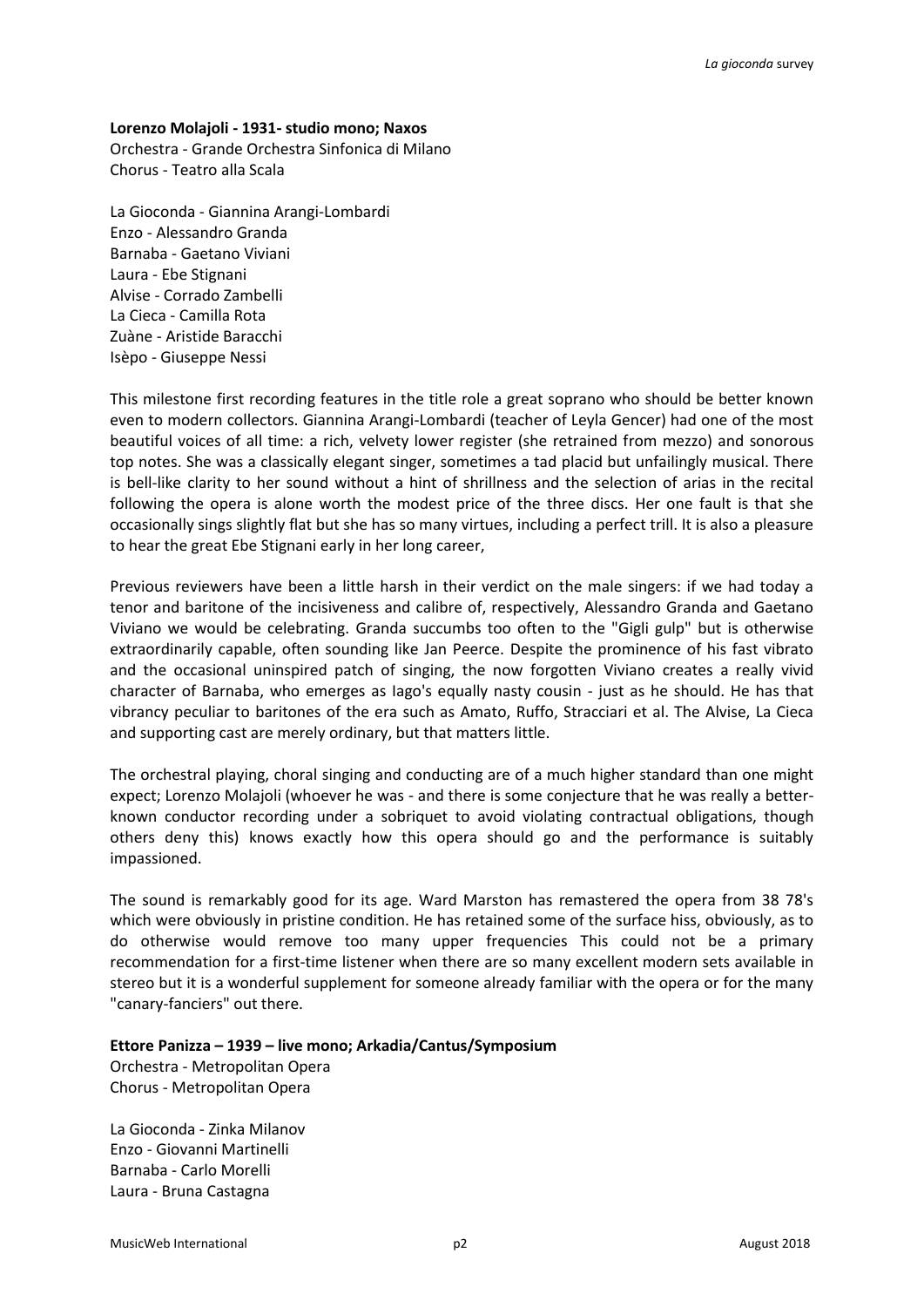Alvise - Nicola Moscona La Cieca - Anna Kaskas Zuàne - Wilfred Engelman Un Cantore - Giordano Paltrinieri Isèpo - Giordano Paltrinieri Un Pilota - Carlo Coscia

The sound here is really no worse than most of the live, 1960s recordings considered here; there's a little rustle but minimal distortion. It is all the more extraordinary to think that this was a live recording; many a studio account of the time is inferior. Furthermore, you can hear Milanov in her youthful prime rather than in her twilight years, partnered by the great Martinelli and conducted by that Toscanini clone, Ettore Panizza. Milanov is more animated and obviously freer of voice than nearly twenty years later in her studio recording; indeed, she is phenomenal. The other voices are very fine, too: Morelli has a hard-edged, penetrating baritone in the best Italian tradition and very capable of conveying the baser emotions typical of the wicked Barnaba; his clash with Martinelli's Ezio becomes the dramatic highlight it should be. Anna Kaskas is a superb La Cieca, her two vocal registers properly defined in old-fashioned style and the Laura is the same Bruna Castagna who made such striking contributions to live recordings of the Verdi Requiem conducted by Toscanini, as did Moscona, a favourite Toscanini bass for good reason. Perhaps the main reservation will centre on responses to Martinelli's steel-hard tenor. His is not a young man's voice – he was already fifty-four here and had three decades of hard singing behind him – and at times his sound does blare but he is marvellously responsive to the text. You will surely not hear any of the six great roles here much better sung, nor the drama more effectively heightened.

#### **Armando La Rosa Parodi – 1952 – studio mono; Urania/Preiser**

Orchestra - Teatro alla Scala Chorus - Teatro alla Scala

La Gioconda - Anita Corridori Enzo - Giuseppe Campora Barnaba - Anselmo Colzani Laura - Miriam Pirazzini Alvise - Fernando Corena La Cieca - Rina Cavallari Zuàne - Guido Pasella Un Cantore - Guido Pasella Isèpo - Angelo Mercuriali Un Pilota - Gino Calò

You hear straight away in the overture both how affectionately and responsively this music is conducted by La Rosa Parodi and also how warm and clear the mono sound is; really very good for its era. This does not boast a roster of first-rank artists, just wholly reliable regulars on the Italian scene in the 50's; you will have seen their names in various Cetra and Decca recordings alongside bigger stars, the exception being the lead soprano, Anita Corridori, of whom I admit I had never heard and whose career doesn't seem to have left much of a trace. She has a good-sized, slightly edgy soprano; she has the notes but not the temperament, so her duelling with Pirazzini's competent Laura is tame and "Suicidio" lacks desperation. Tenor Campora is probably the best-known singer here, especially for his recordings of *Tosca* and *Madama Butterfly* on Decca with Tebaldi; his grainy tenor is up to the demands of the of role of Ezio without making any great impression. Cavallari and Corena are fine but others eclipse them in their roles. Baritone Colzani had an important career, singing at the Met; he has a handsome voice, but his delivery is rather bland and enervated; in fact, one can say much the same thing about all the singers and the performance as a whole: nobody is especially memorable and everything here sounds a little too comfortable and studio-bound, missing the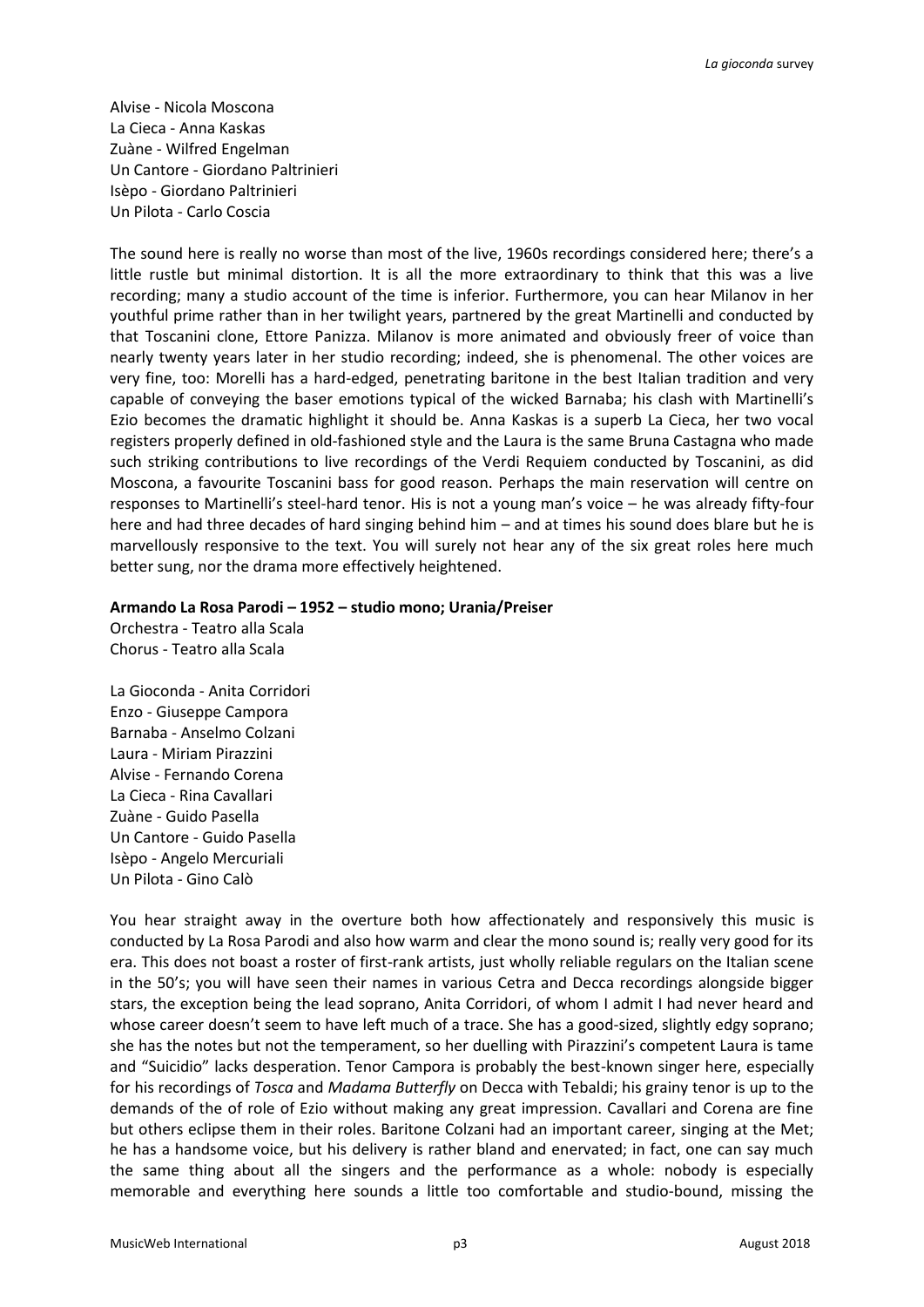tension the music demands and making it harder for the listener to engage. One thing you don't want is a low-key *La gioconda*, so I would pass on this worthy but dull recording.

**Antonino Votto – 1952 - studio mono; Naxos/Warner Fonit Cetra/Hommage/Andromeda/Regis/Intense Media**  Orchestra - RAI Torino Chorus - RAI Torino

La Gioconda - Maria Callas Enzo - Gianni Poggi Barnaba - Paolo Silveri Laura - Fedora Barbieri Alvise - Giulio Neri La Cieca - Maria Amadini Zuàne - Piero Poldi Isèpo - Armando Benzi Un Pilota - Piero Poldi

The relatively poor sound quality and rather second-rate cast - Callas apart, of course – long disinclined me to listen to Callas' first recording when there were so many good alternatives; I have always favoured Callas' later account with the same conductor, insofar as she is still in great voice but recorded in stereo with a cast superior to this 1952 mono studio version.

However, on returning to this one, I find it more rewarding than I had remembered. The differences in Callas' interpretation are minimal - but so they are in her singing, in purely vocal terms as opposed to interpretation; even in 1952 some top notes flapped a bit but that's a small price to pay in exchange for the intensity of her interpretation and she leaves even worthy rivals like Tebaldi in the dust, as much as I like her recording with Bergonzi. Votto directs with great élan in both and his orchestra in 1952 is very fine, even if his chorus is a bit rustic.

Her fellow singers are more variable. Silveri - largely forgotten today but a major singer in that era has a big, husky baritone and sings with great confidence, but his characterisation is rather unvarying and monochrome compared with more nuanced baritones such as Milnes and Merrill. Maria Amadini is a true contralto but is rather quavery up top and has a peculiarly hooded tone; Companeez is better in 1959. Neri's huge bass is impressive but unwieldy and he is definitely less elegant than Ivo Vinco. Barbieri is similarly generically impressive but Cossotto gave one of the performances of her life for Votto in 1959. The real blot on the recording is the bleaty, effortful and lachrymose Poggi who can sing the notes but makes Pier Miranda Ferraro sound subtle. Surely EMI could have found somebody better - but there we are.

Otherwise, this is mostly very enjoyable, but I still cannot see why anyone would favour it over the later recording.

# **Emidio Tieri – 1956 – live mono; Myto**

Orchestra - Teatro Comunale di Firenze Chorus - Teatro Comunale di Firenze

La Gioconda - Anita Cerquetti Enzo - Gianni Poggi Barnaba - Ettore Bastianini Laura - Ebe Stignani Alvise - Giuseppe Modesti La Cieca - Lucia Danieli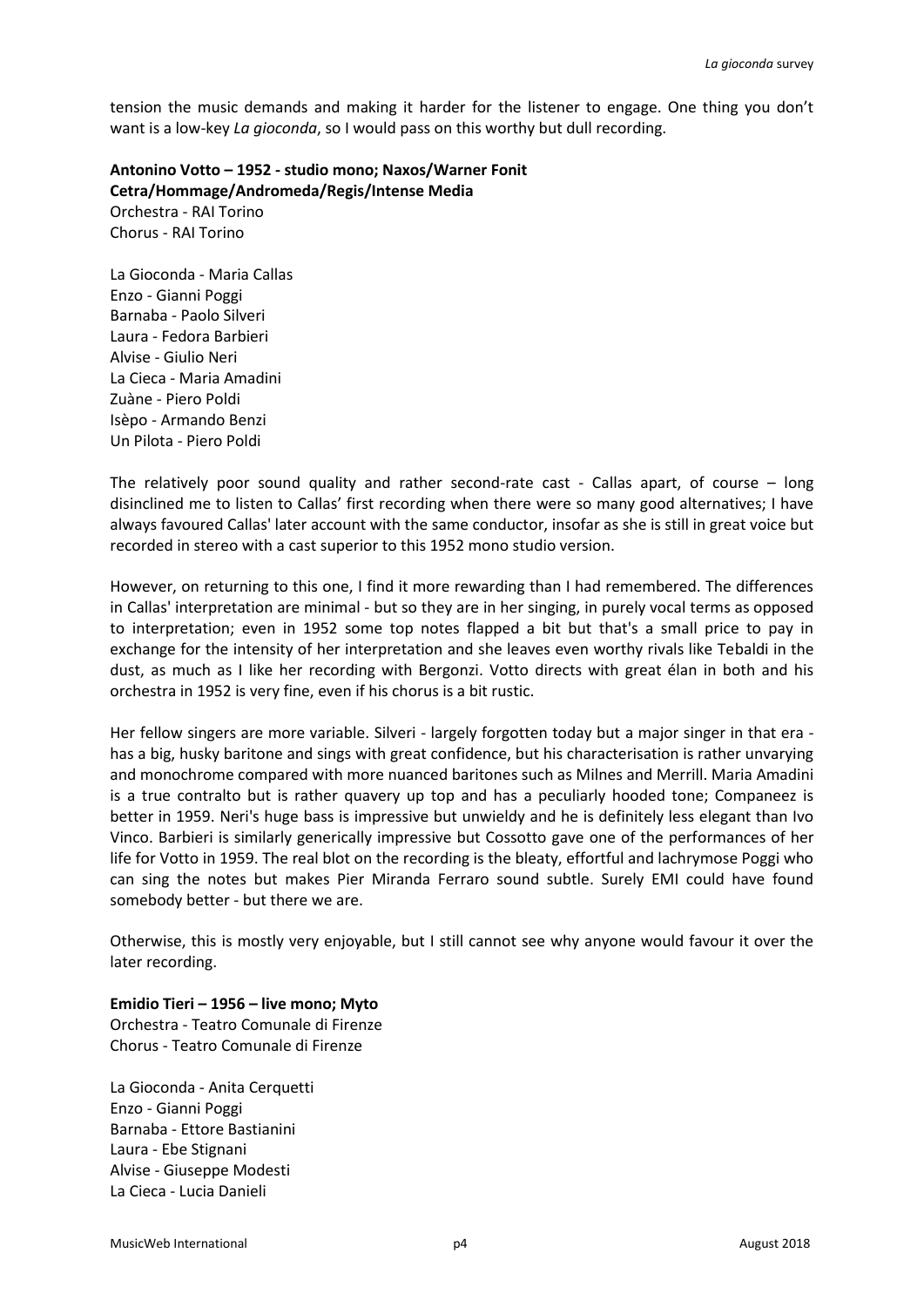Zuàne - Mario Frosini Un Cantore - Alberto Lotti-Camici Isèpo - Piero Setti

At first glance, the cast list here is encouraging: a comparatively rare recording from the vibrant dramatic soprano Anita Cerquetti accompanied by two of the greatest singers of their generation, Ebe Stignani and Ettore Bastianini - but if there's a proverbial fly in this operatic ointment, it's going to be the tenor, Gianni Poggi, who blights this recording just as he did Callas' first recording. His hard, whining tone is uningratiating; indeed, the comparative success of his career, including singing at the Met, remains a mystery. Maybe he sounded better live, but for collectors he is a liability.

Furthermore, there is little incentive to prefer this live recording over the studio version made a year in that its strengths are either reproduced or equalled in far superior stereo sound by Decca. We have there the same Gioconda and Barnaba and an equally celebrated Laura in Giulietta Simionato, and a better conductor, La Cieca, Alvise and, above all, Ezio, in Sacchi, Siepi and Del Monaco respectively. So pass over this and see immediately below.

# **Gianandrea Gavazzeni – 1957 - studio stereo; Decca**

Orchestra - Maggio Musicale Fiorentino Chorus - Maggio Musicale Fiorentino

La Gioconda - Anita Cerquetti Enzo - Mario Del Monaco Barnaba - Ettore Bastianini Laura - Giulietta Simionato Alvise - Cesare Siepi La Cieca - Franca Sacchi Zuàne - Giorgio Giorgetti Isèpo - Athos Cesarini

Cerquetti recorded very little - only a recital record and this one - so this is a valuable memento of a great singer. But not only that; she is supported by a dream cast - especially by today's standards, where voices of this amplitude and splendour are rare.

I do not say that this is the best *La gioconda* of all; I would still favour Tebaldi's or Callas' later version as my overall recommendation - but I would not wish to be without this riveting account. Virtually anything Gavazzeni directed was worth hearing and this is certainly no exception.

I am frequently amused by the number reviews you can encounter whereby people seem to be surprised to report than Del Monaco sings quietly and subtly. This is the result of (mainly British) critics moaning about Del Monaco's "incessant bawling", as they phrase it. In fact, despite his clarion tones, he often attempted to refine his huge sound often and frequently succeeded. If anything, Bastianini was guiltier of singing excessively loudly - but with a voice like that, who cares? None of the singers here is exactly small voiced - thank goodness; this is Italian singing of the kind to raise the rafters. Everyone is a major star, yet this recording captures a not-so-unusual night at the opera house in mid-fifties Italy. A special mention, too, for the boys in the Fiorentino choir; they sing with a real zest and abandon which is both moving and exhilarating.

Perhaps it is finally possible to mention *La gioconda* without making any apologies for it. It is jampacked with wonderful tunes and hair-raising dramatic confrontations; I consider the magnificent spat between Gioconda and Laura on board ship, which concludes Act 2, to be one of the great duets in opera. It brought out the best in Callas, who said that if we wanted to know what she was all about we needed only to listen to the last act of her second recording - but Cerquetti need fear no invidious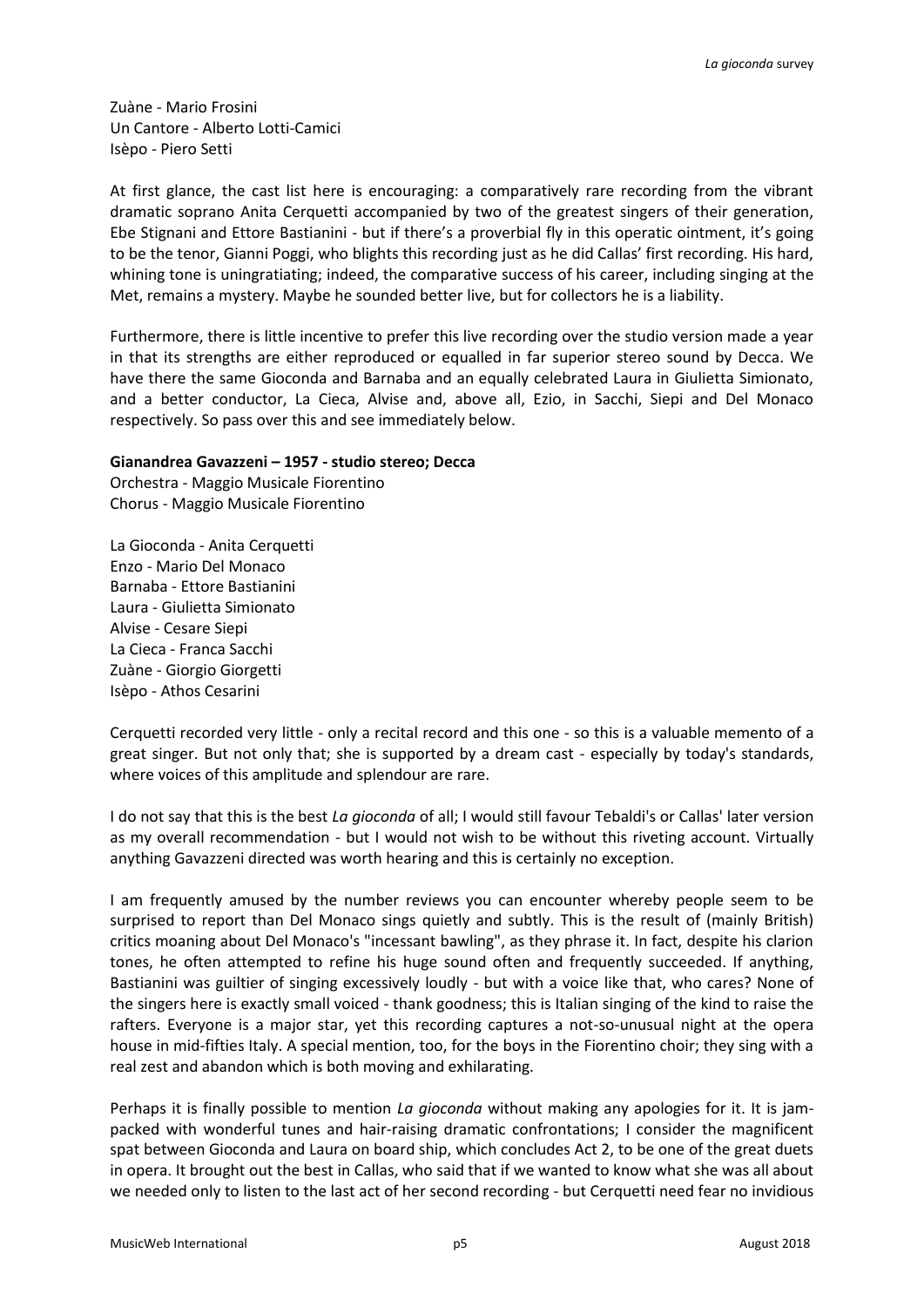comparisons with her celebrated contemporary; her huge, dark, spinto soprano is fully up to the demands of the role, even if she cannot provide Callas' verbal insights and range of colour.

A perspective of fifty years permits us to give this recording its proper due, whereas when it appeared it was either rather taken for granted or even dismissed as second rate. Not any more.

### **Fernando Previtali – 1957 - studio stereo; Decca**

Orchestra - Santa Cecilia Chorus - Santa Cecilia

La Gioconda - Zinka Milanov Enzo - Giuseppe di Stefano Barnaba - Leonard Warren Laura - Rosalind Elias Alvise - Plinio Clabassi La Cieca - Belen Amparan Zuàne - Fernando Valentini Un Cantore - Virgilio Carbonari Isèpo - Giacomo Cottino Un Pilota - Fernando Valentini

Among so many live recordings in trying sound, it's a pleasure to listen to this early Decca stereo studio recording. Unfortunately, it was made a little late in Milanov's career and even Di Stefano is past his best – at least for this role. The cast is generally a fine one but the chorus is a bit ragged and some of the orchestral playing could be better tuned. Chief among its attractions is Leonard Warren, a fine vocal actor as well as a great voice; his Barnaba reminds me of his Iago – he has the right sound for portraying villains. Milanov begins well; she sounds mature, but not worn, and floats a lovely B flat on "Come t'amo" at the end of the passage expressing her gratitude for her mother's salvation; indeed, many a quiet phrase is very beautiful. However, louder top notes start to suggest that she is labouring somewhat, as a beat and harshness become apparent; "Suicidio" is rather cautious but the lower register is impressive.

Bella Amparan's veiled-sounding La Cieca is suitably dignified and world-weary if not very firm and the presence of Rosalind Elias is always a bonus in any recording. Her entrance alongside Plinio Clabassi as Alvise introduces two resonant voices which rather show up how dry Di Stefano sounds; he has lost some of the sap in the top of his voice and Warren overpowers his "E tu sia maledetto" at the end of the duet which is their first encounter. "Cielo e mar" evinces the near-shouting and whiteness of tone which crept into his tenor during the late 50's and his dislike of rehearsal is betrayed by some uncertain rhythm. He is impassioned and committed but the dryness of tone is apparent.

I find Previtali's direction rather languid; in fact, the whole recording is a little lacking in energy. There is still much to enjoy here, but also better to be had.

#### **Antonino Votto – 1959 - studio stereo. EMI/Warner**

Orchestra - Teatro alla Scala Chorus - Teatro alla Scala

La Gioconda - Maria Callas Enzo - Pier Miranda Ferraro Barnaba - Piero Cappuccilli Laura - Fiorenza Cossotto Alvise - Ivo Vinco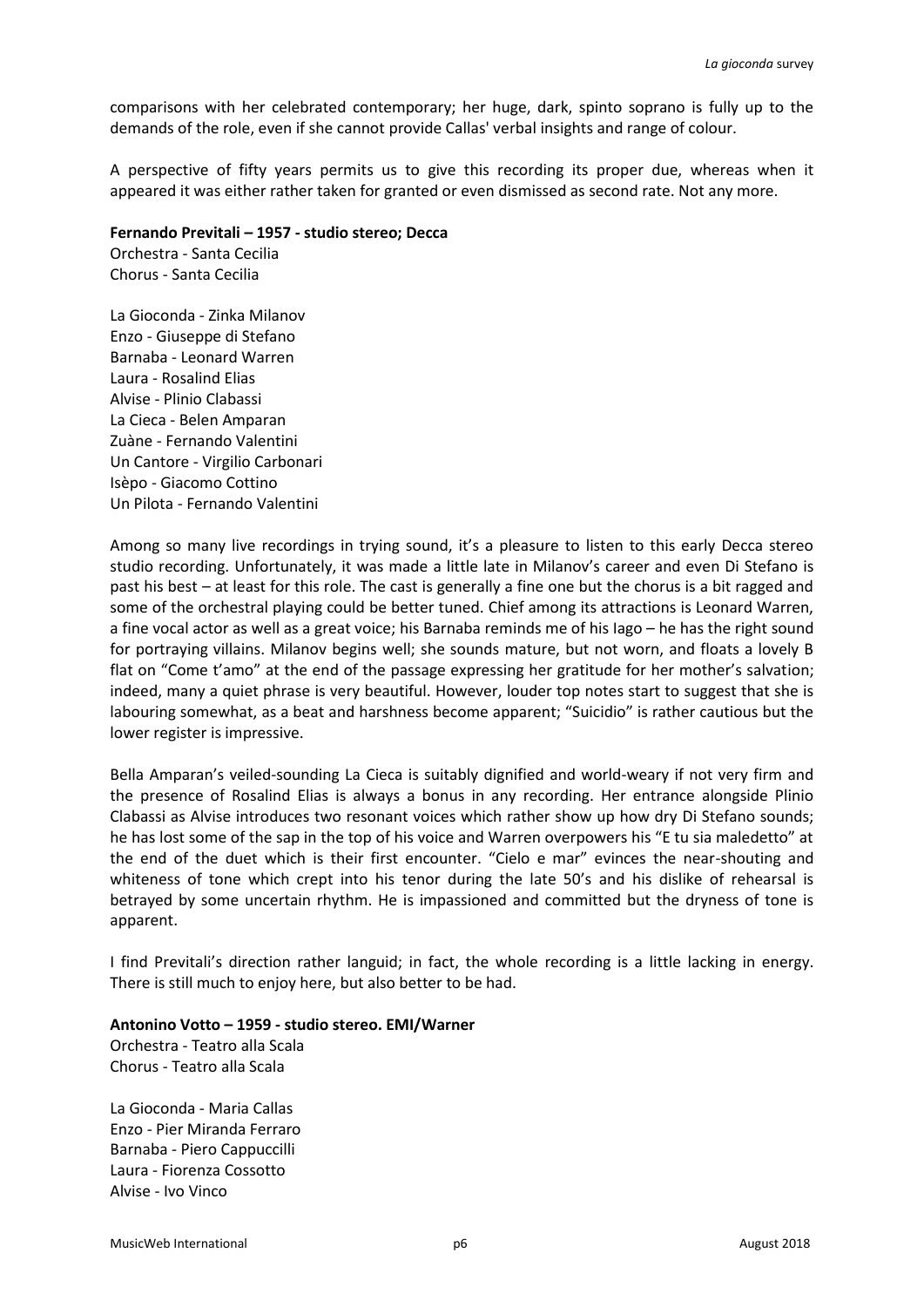La Cieca - Irene Companeez Zuàne - Leonardo Monreale Un Cantore - Carlo Forti Isèpo - Renato Ercolani Un Pilota - Carlo Forti

This recording is by no means perfect or flawlessly cast: better tenors than the stentorian, satisfactory but rather plaintive and unvaryingly toned Pier Miranda Ferraro have tackled Enzo Grimaldo and Piero Cappuccilli, at the beginning of his considerable career, displays his trademark qualities of even, long-breathed phrasing and rather bland characterisation without much of the bite that a really great Barnaba like Milnes, Merrill, Bastianini or Manuguerra - yes, Manuguerra - can bring to the role.

But, but, but...we may hear La Divina in perhaps her greatest recorded role partnered by another great singer also at the outset of her career in Fiorenza Cossotto and also perhaps conductor Votto's best outing. There are some great names in the supporting cast: especially the black-voiced bass Ivo Vinco and the rich contralto of Irene Companeez.

I have many times propounded the case that the decline in Callas' voice was by no means linear and that you may hear her at her superb best supposedly late in her relatively brief glory years. In 1959 her difficulties with Onassis had much the same effect as her spat with Bing when she sang a glorious Medea in Dallas; they spurred her to pour her rage and pain into her singing and the results are clear, with very little of the flap, wobble, sourness or tiredness which could afflict her later singing. She herself considered this her finest recording, declaring, "It's all there for anyone who cares to understand or wishes to know what I was about." If you don't respond to her Gioconda, you don't like Callas. Try the cat-fight with Laura towards the end of Act II for real goosebump singing - two great voices hurling insults at each other in Ponchielli's version of the bitchfest which made famous the confrontation scene between the queens in Donizetti's *Maria Stuarda*. Both deploy their shining top and massive lower register to spine-tingling effect, leaning into some of the most melodramatic text ever provided to a composer:

"Ed io l'amo siccome il leone ama il sangue ed il turbine il volo e la folgor le vette, e l'alcione le voragini, e l'aquila il sol!"

[And I love him as the lion loves blood, the whirlwind its flight, the lightning the peaks, the halcyon the whirlpool and the eagle the sun!]

Other singers and recordings are certainly well worth the time and investment but this is still a prime recommendation for Callas alone.

**Carlo Felice Cillario – 1960 – live mono; Walhall/Bongiovanni**

Orchestra - Teatro Colón (Buenos Aires) Chorus - Teatro Colón (Buenos Aires)

La Gioconda - Lucilla Udovich Enzo - Flaviano Labò Barnaba - Aldo Protti Laura - Mignon Dunn Alvise - Norman Scott La Cieca - Luisa Bartoletti Zuàne - Tulio Gagliardo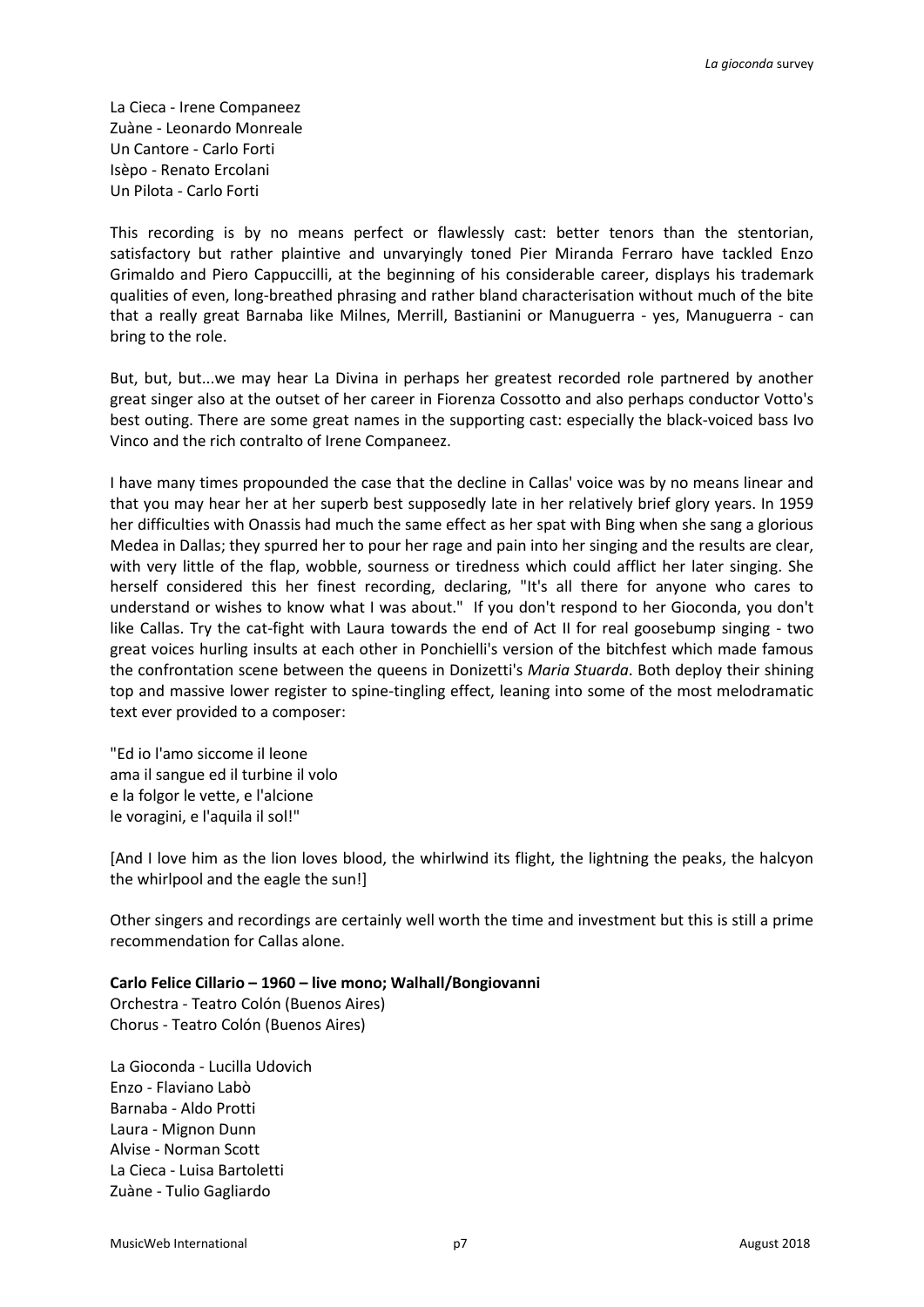Un Cantore - Guerrino Boschetti Isèpo - Italo Pasini

The cast here might not look as starry as some more celebrated recordings and indeed certain singers are merely good rather than great; furthermore, the sound is acceptably clear, undistorted, but intermittently wavery mono. Still, it is very well conducted by Cillario and chief among its attractions are that pint-sized powerhouse tenor Flaviano Labò. I am a big admirer of this neglected singer; he is passionate, lyrical and produces a steady stream of beautiful sound; his heroic "Cielo e mar" brings the house down and he receives an extended, two-minute ovation, here recorded in full. He gives a better account of Enzo Grimaldi than either of Callas' tenors in her two commercial recordings and is on the same level as the best (Del Monaco, Tucker, Corelli, Pavarotti and Carreras).

Mignon Dunn is a known - and estimable - quantity as Laura; she sings, very effectively, the same role with Corelli in Philadelphia. She has a strong, vibrant mezzo, able to generate the kind of passion needed to compete with the soprano in their Act 2 cat fight. Aldo Protti is his usual entirely dependable self - never very exciting but wholly on top of and inside his role with all the notes; he, too, produces a consistently pleasing tone. Throw in a good La Cieca, and the sound bass Norman Scott - who lacks some black heft but is nonetheless, once again, vocally very healthy - and that leaves the prima donna, Lucilla Udovich (sometimes Italianised to "Lucilla Udovick"), an excellent American soprano whose career was based in Italy and of whom I had never heard - but must say surprised me somewhat, especially as she is so often reminiscent of Callas in timbre. Like Callas, she can occasionally be a bit unsteady and squally but she also has the same tigerish, dramatic quality in the aforementioned duet and commands the sweep of the role, so a little wildness is by no means inappropriate, but her intonation can be approximate and she seems to run out voice a bit towards the end of "Suicidio".

The bronchial audience is very appreciative of what is clearly much more than a routine performance by circuit singers; what's more the third CD offers a substantial bonus in the form of extended excerpts from a *Madama Butterfly* from the previous year in the same theatre.

#### **Fausto Cleva – 1962 – live mono; Cantus/Living Stage**

Orchestra - Metropolitan Opera Chorus - Metropolitan Opera

La Gioconda - Eileen Farrell Enzo - Franco Corelli Barnaba - Robert Merrill Laura - Nell Rankin Alvise - Giorgio Tozzi La Cieca - Mignon Dunn Zuàne - George Cehanovsky Un Cantore - John Trehy Isèpo - Alessio De Paolis Un Pilota - Peter Sliker

This live performance has been issued on several labels (Arkadia, Grand Tier et al); currently the "Living Stage" edition is available at a reasonable price but you'll need to watch out for it in its latest incarnation as it pops in and out of view like a magician's bunny. It will continue to be issued in some guise or other as this is a terrific version, explaining why *La gioconda* featured quite regularly on the roster of the Met in the 50's and 60's but is now much more rarely heard: we simply cannot so easily put together the six voices to do it proper justice. Voices comparable even to those belonging to the likes of Nell Rankin are now harder to come by; she makes a wonderful job of Laura, bringing as much passion to that underestimated role as Farrell's Gioconda and matching her triumphantly in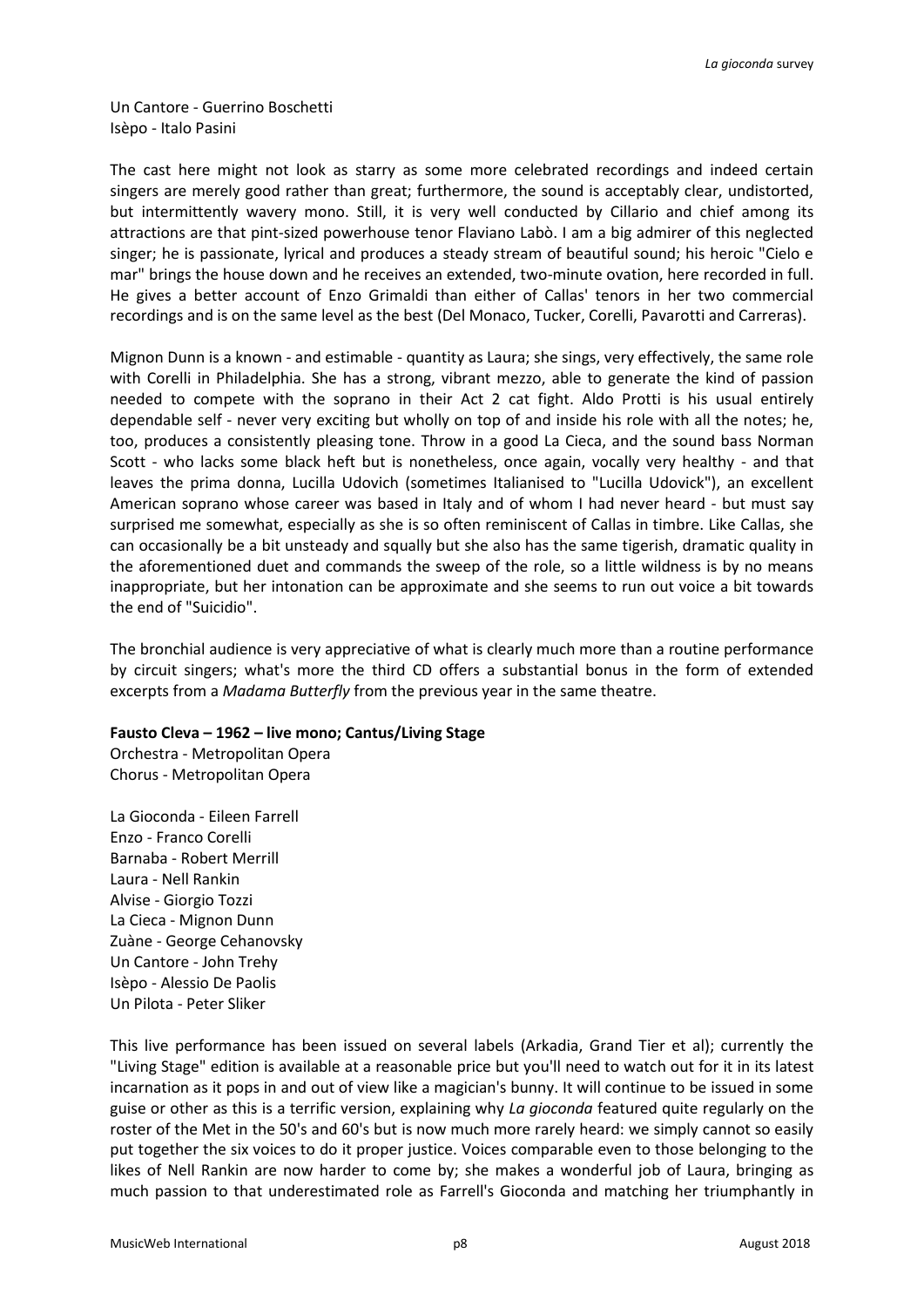their famous "Anyone you-can-love, I-can-love-better" slanging match. Farrell herself has a very large, beautiful, slightly unruly voice, whose on-the-edge quality works well in conveying the instability of this tormented character, although compared with Callas, in her shattering 1959 studio recording, she is a tad anonymous. Tozzi is a tower of strength as Alvise, bested only by Siepi and Vinco, perhaps. Luxury casting is Mignon Dunn as La Cieca, more often found singing Laura, as in the famous Philadelphia performances with Corelli on Bel Canto. The best singing of all here comes from Robert Merrill and the great Franco Corelli, in a favourite role. Favourite, perhaps, because it's actually quite brief but can make maximum impact sung as it is here, in incredibly free, open, ringing voice. A celebrated aria, a couple of wonderful duets with the baritone and mezzo and a superb trio, as Enzo and Laura ride off into the sunset (rather like *La Fanciulla del West*) unwittingly leaving Gioconda to her gruesome sacrifice - all this suits Corelli ideally and he is in very finest, heroic voice; reason enough to buy this set. Merrill is peerless in what I think is best role, even alongside baritones such as Bastianini and Milnes. He leers, snarls and fires off salvoes of top notes to ram home the frightening intensity of Barnaba, as remorseless a villain as Iago.

Cleva is vastly experienced and elicits a taut, vibrant account from the excellent Metropolitan Opera Orchestra, even if just occasionally there are a few blips in co-ordination (but this is a live performance, don't forget). The audience can be maddeningly bronchial the sound is only what you'd expect for a live mono recording from 1962 - acceptable when the performance is as enthralling as this. Another reviewer elsewhere refers to cuts; I admit that, following with only a libretto but not a score, I have not detected any - though as the timing comes in a few minutes shorter than most versions and allows the opera to be fitted onto two discs instead of the usual three, I imagine that this is not attributable only to Cleva's brisk pace.

For Corelli aficionados, this live 1962 set is unmissable.

### **Anton Guadagno – 1964 – live mono; Bel Canto Society**

Orchestra - The Lyric Opera of Philadelphia Chorus - The Lyric Opera of Philadelphia

La Gioconda - Maria Curtis Verna Enzo - Franco Corelli Barnaba - Cesare Bardelli Laura - Mignon Dunn Alvise - Bonaldo Giaiotti La Cieca - Gladys Kriese

# **Excerpt (1966):**

La Gioconda - Renata Tebaldi Enzo - Franco Corelli Barnaba - Anselmo Colzani Laura - Mignon Dunn Alvise - Joshua Hecht La Cieca - Aurora Woodrow Zuàne - John Darrenkamp Un Pilota - Aldo Marra

Corelli never sang in *La gioconda* outside of the Met apart from these two performances from 1964 and 1966 in Philadelphia, both ably conducted by Guadagno. He is obviously in his prime and the recording is remarkably satisfactory, given that it was made with only one mike suspended in front of the stage. The remastering has removed a great deal of hiss, wobble, pitch fluctuation and distortion such that we have a realistic and absorbing reproduction of two first rate performances. The first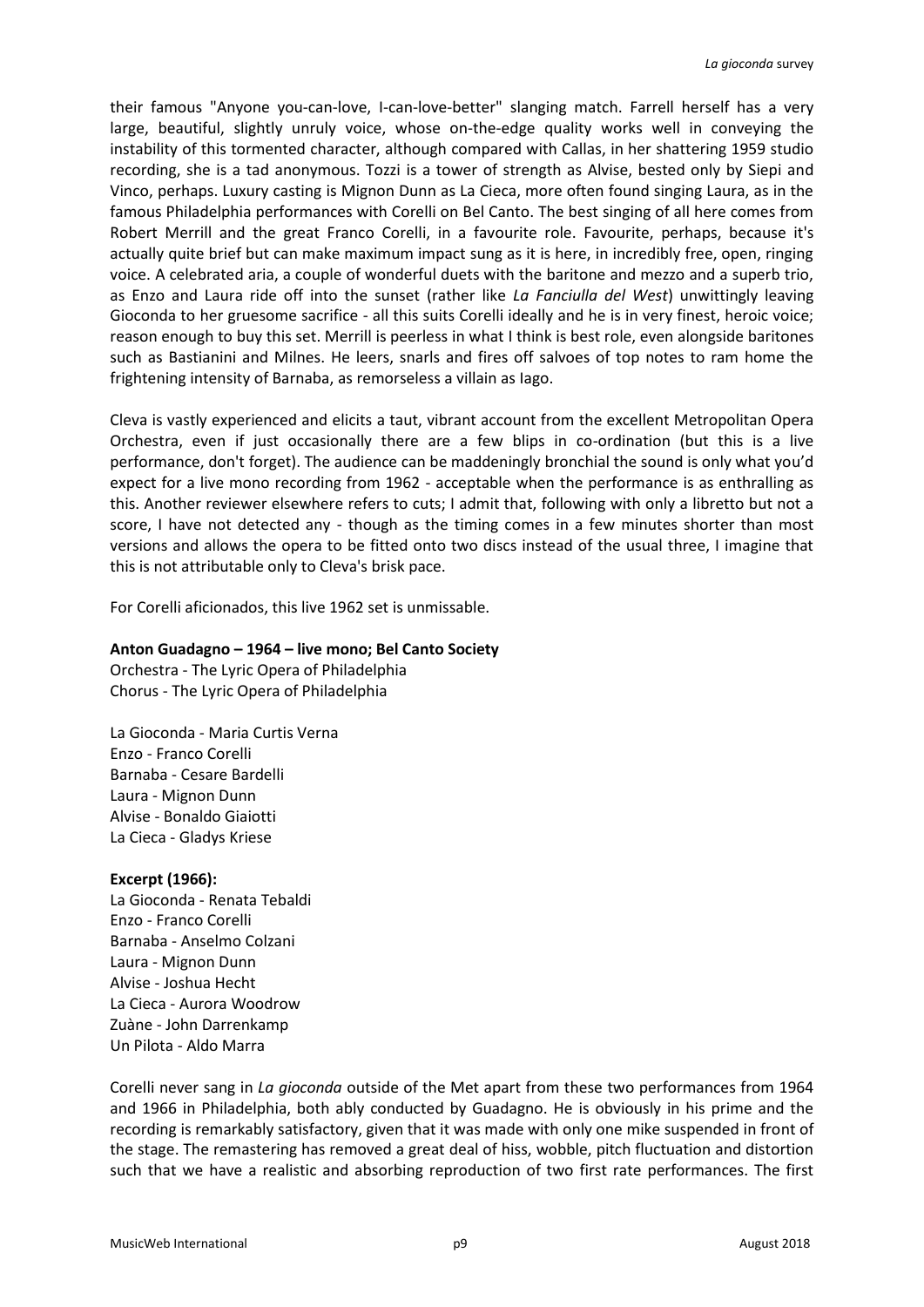performance is complete on two discs; the third disc gives us 71 minutes of the second performance starting half way through Act 2 to the end apart from a couple of cuts whereby we miss Alvise's arias.

Corelli's co-singers in both performances are by no means also-rans: Mignon Dunn repeats her powerful, creamy-voiced Laura, Gladys Kriese in 1964 gets a wholly merited tumultuous burst of appreciative applause for her big aria "Voce di donna", both pairs of baritones and basses are excellent and in Mary Curtis-Verna and Renata Tebaldi we have two sopranos of star quality. Tebaldi's middle voice and lower register are astounding in their power; her top is little shrieky but vehement. Curtis-Verna, somewhat disregarded today, was a Met stalwart from the mid-fifties to the mid-sixties, having a big, dark dramatic-soprano and displaying impeccable musicianship. She was renowned for salvaging performances and also as a prima donna in her own right - there is, for example, a commendable 1956 recording of *Aida* on Cetra with Corelli.

Apart from some very obvious flubs in co-ordination such as in the duet with Barnaba in Act 1 when Corelli is singing a whole bar ahead of the orchestra, he is in top form, interpolating two high C's and sounding every inch the desperate piratical hero. Byronic roles such as Don Carlos and Alvaro in *La forza del destino* brought out the best in him; this is another key signature role although like Don Carlos he never made a studio recording, so this is the best we'll find alongside the excellent 1962 Met live recording with Farrell and Merrill under Cleva (see my review). His trumpeted, heroic tones are simply inimitable, his controlled diminuendi heart-stopping and he lights up the stage when he is on it as the audience reaction confirms. Having said that, applause is deservedly frequent and generous for the other artists here; they all sing with intensity and passion, each igniting the other. I wonder if the Philadelphians knew how lucky they were to be hearing voices of the kind we can only dream about today.

I love this opera and have a good few recordings but no-one else apart from Del Monaco with Cerquetti brings quite the animal energy to the role that Corelli musters. Tebaldi's studio recording with Bergonzi is my all-round favourite and I cherish Callas' second studio set for the searing truthfulness and pathos of her characterisation of Gioconda but this set from the Bel Canto Society is a very desirable supplement, preserving not just Corelli's prowess as Enzo but also a really integrated, dramatic company realisation of a stirring opera.

# **Bruno Bartoletti – 1966 – live mono; House of Opera/Premiere Opera**

Orchestra - Teatro Colón (Buenos Aires) Chorus - Teatro Colón (Buenos Aires)

La Gioconda - Elena Souliotis Enzo - Richard Tucker Barnaba - Cornell MacNeil Laura - Rosalind Elias Alvise - Paolo Washington La Cieca - Luisa Bartoletti Zuàne - Pino de Vescovi Un Cantore - Guerrino Boschetti Isèpo - Nicolás Cuttone Un Pilota - José Crea

This is an interesting recording; Elena Souliotis' career was meteoric and brief and catching her on a good night such as this can be very rewarding; furthermore, she is partnered by a really first-rate cast, Tucker's voice at this stage of his career was especially well suited to the role of Enzo; it was large, tireless and effulgent and he is sparing with the mannerisms – sobs, gulping, glottal catches and the like - which sometimes marred his performances. Cornell MacNeil – also Barnaba to Leyla Gencer's best Gioconda, the live 1972 recording – has an inherently sinister, powerful voice, ideal for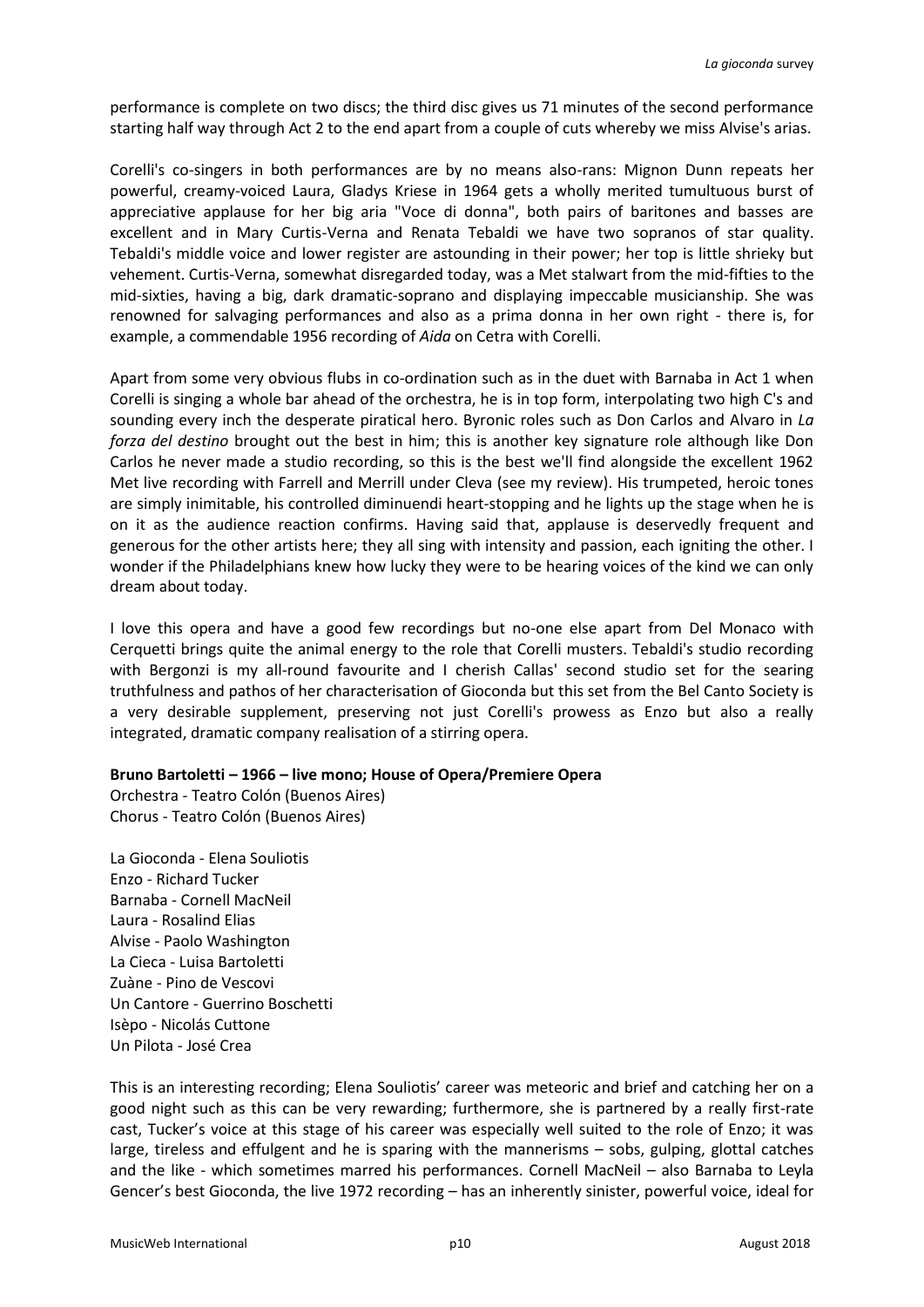the role and his top notes are thrilling. Rosalind Elias repeats her excellent Laura that she gave us in the 1957 studio recording with Milanov, Paolo Washington makes a saturnine Alvise and Luisa Bartoletti (no relation) is a steady, expressive La Cieca – the audience are enthusiastically appreciative of her big aria. The presence of regular *La Gioconda* conductor Bartoletti guarantees good pacing and the mono sound is good – dynamically "flat" but very clear and largely undistorted – so clear, in fact, that the prompter is sometimes rather too audible.

Attention must centre of the two principals. Both have big, steely, clarion voices; Tucker's impassioned "Cielo e mar" displays his lovely legato and reserves of power admirably; the audience goes wild. Souliotis is typically reckless in her attack, far removed from the rather too polite or slightly under-powered Giocondas we hear from, say, Caballé or Corridori. There are faults – improperly integrated registers, lack of control, difficulty bringing of the famous floated B flat in the First Act – but her on-the-edge quality properly conveys the frequent desperation of the heroine's various trials and plights. Her uninhibited use of her lower register and searing top notes really enliven her characterisation. Her Act 2 duelling duet on board ship with Elias's Laura is a thrilling highlight. "Suicidio" is similarly riveting, powerful, full of pathos and emotional variety, rivalling Callas; "fra le tenebre" is a tour de force. The audience response is ecstatic – rightly so.

This is a deeply satisfying, large-scale account, never guilty of undue restraint but performed in the true and generous spirit of the piece.

# **Giuseppe Patanè – 1967 – live mono; The Opera Lovers**

Orchestra - San Francisco Opera Chorus - San Francisco Opera

La Gioconda - Leyla Gencer Enzo - Renato Cioni Barnaba - Chester Ludgin Laura - Grace Bumbry Alvise - Ara Berberian La Cieca - Maureen Forrester Zuàne - Allan Monk Un Cantore - John Beauchamp Isèpo - David Clements Un Pilota - Richard Styles

The sound here is cloudy, cavernous, distorted mono and compromises what looks a - partially, at least – promising line-up, conducted by the ever-reliable Patanè, who made something of a speciality of this opera. The presence of a trio of great women singers in Gencer, Bumbry and Forrester is a cheering prospect; that of Cioni less so and the other two male singers are probably unknown to modern listeners. They are in fact quite adequate but nothing special and Cioni's odd, strangulated sound is wholly inappropriate. Bumbry and Gencer tear the stage up, but otherwise the sound and casting weaknesses rule this out.

#### **Lamberto Gardelli – 1967 - studio stereo; Decca**

Orchestra - Santa Cecilia Chorus - Santa Cecilia

La Gioconda - Renata Tebaldi Enzo - Carlo Bergonzi Barnaba - Robert Merrill Laura - Marilyn Horne Alvise - Nicola Ghiuselev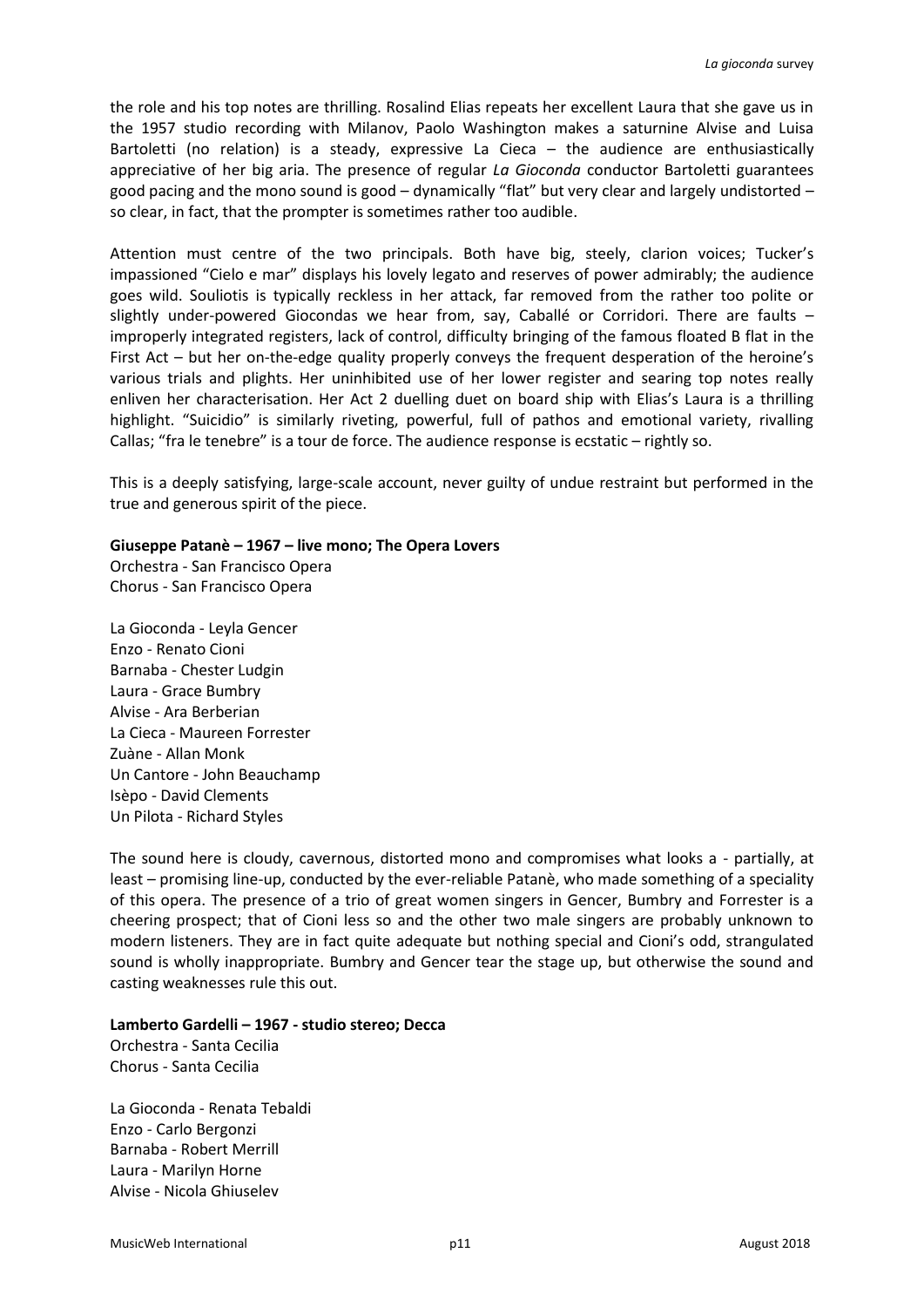La Cieca - Oralia Domínguez Zuàne - Silvio Maionica Isèpo - Piero De Palma Un Pilota - Silvio Maionica

*La gioconda* has been extraordinarily fortunate and successful on record, but this one goes to the top of my list of recommendations by virtue of both the sound quality - warm, spacious, with a hint of reverb around it to provide theatricality - and the superlative quality of the performances. This might have been relatively late in Tebaldi's career but you can hear here how closely she studied and modelled herself on Callas without sacrificing her individuality. There is no screaming; the top is simply laser-like and she takes risks with her lower register: her baleful cry of "Fuggi" would intimidate the most determined and courageous Laura. This is clearly one of her most involved and powerful recorded performances, completely blowing away any accusation that she was a bland singer. Similarly, I have never heard Bergonzi sound closer to a true dramatic tenor; sometimes the voice was a tad light for roles such as Enzo - but certainly not here; he is in clarion voice. Merrill is simply the best Barnaba of them all: leering, sardonic and in superb, brazen form. In the lower female voices, Dominguez and Horne contrast well, the former bringing pathos and gravitas to La Cieca and Horne combining a rip-roaring lower register in the great vocal cat-fight with Tebaldi in Act 2 with a certain vulnerability which really suggests a wronged and frightened woman. I was worried that Ghiuselev would prove to be a weak Alvise but he is in tremendous voice, his black bass exclaiming vengefully. The orchestra and chorus are vigorous and assured; Gardelli knows exactly how this block-buster should go.

Tebaldi's vast voice and temperament - when inspired - suited her ideally to this role, which is why she continued to perform it late – perhaps too late - into her career. It is a crying shame that this Decca set (released on CD in 1991) has been out of the catalogue for so long; inexplicable, too. If you see a second-hand copy available at a reasonable price, snap it up. If you can lay your hands on it, this Gardelli set is the one to have; it's a complete operatic experience.

# **Oliviero De Fabritiis – 1971 – live mono; Mondo Musico**

Orchestra - Teatro La Fenice di Venezia Chorus - Teatro La Fenice di Venezia

La Gioconda - Leyla Gencer Enzo - Umberto Grilli Barnaba - Mario Zanasi Laura - Maria Luisa (Bordin) Nave Alvise - Ruggero Raimondi La Cieca - Mirna Pecile Zuàne - Paolo Badoer Un Cantore - Giovanni Antonini Isèpo - Guido Fabbris Un Pilota - Uberto Scaglione

This is another chance to hear Gencer in a favourite role ably partnered by Maria Luisa Nave, but neither the distant mono sound nor the cast here is as compelling as the festival performance from the following year. La Cieca is tremulous, Zanasi has a very attractive lyric baritone but not the heft required and the same goes for Grilli, whose tenor is too light, tight and white to represent entirely adequately the heroic sea-captain-prince - and often sounds flat to me. A young Raimondi sounds just that, lacking some of the gravitas beefier basses provide; this need not detain us, given the alternatives.

# **Giuseppe Patanè – 1972 – live stereo; Live Opera Heaven**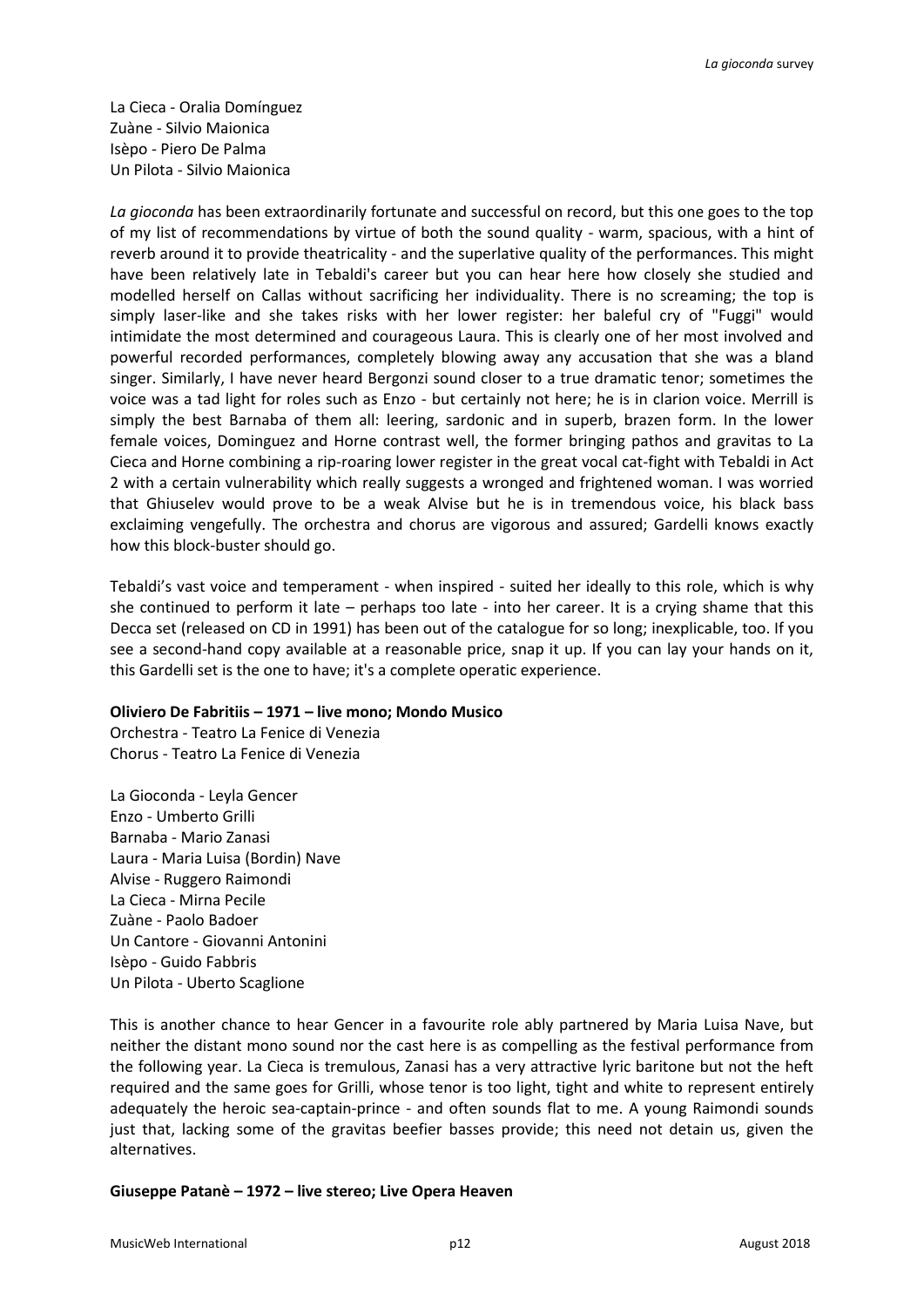Orchestra - Macerata Opera Festival Chorus - Macerata Opera Festival - Pueri Cantores di Macerata

La Gioconda - Leyla Gencer Enzo - Carlo Bergonzi Barnaba - Cornell MacNeil Laura - Maria Luisa (Bordin) Nave Alvise - Carlo Cava La Cieca - Fedora Barbieri Zuàne - Giuseppe Morresi Isèpo - Athos Cesarini Un Pilota - Elvio Marinangeli

The stereo sound here in the third chance to hear Leyla Gencer's Gioconda is edgy and there's a fair amount of exterior traffic, stage and audience noise – especially constant, intrusive coughing and even some talking, but it's considerably better than some live recordings and the cast is impressive. Gencer's voice has acquired quite a bit of a beat in her vibrato and the glottal catch in her tone is either intrusive or seductive, depending on your response (mine inclines to the latter), but she still has the power, the lower register is strong and she can float her top notes exquisitely; she remains a compelling vocal actor. It might be said that Bergonzi never had quite enough a voice for Enzo but he always made most of what he did have and his top rings out. "Cielo e mar" is a master-class in impassioned control and the audience go wild, so he encores to more frenzied approval. Maria Luisa Nave made a speciality of the role of Laura, appearing in three recordings in this survey, and she matches Gencer in their on-board slanging match; it's thrilling stuff. MacNeil always had the right, biting baritone for the role of the evil Barnaba. Its sound means that it can't be a first recommendation but it preserves a live, red-blooded performance of Italian opera at its best and by far the most satisfying of Gencer's three live recordings.

# **Bruno Bartoletti – 1979 – live stereo; Gala**

Orchestra - San Francisco Opera Chorus - San Francisco Opera

La Gioconda - Renata Scotto Enzo - Luciano Pavarotti Barnaba - Norman Mittelman Laura - Stefania Toczyska Alvise - Ferruccio Furlanetto La Cieca - Margarita Lilowa Zuàne - John Del Carlo Isèpo - Tonio di Paolo Un Pilota - Winther Andersen Due cantori - Boris Martinovich, Richard Halle

This is a recording from the production run which occasioned an irreparable rift between long-time friends and singing partners Renata Scotto and Luciano Pavarotti. I quote from the *Los Angeles Times* in 1985: "The moment of conflict, when Pavarotti took a final - some say unscheduled - solo bow and Scotto retired to her dressing-room and uttered an Italian obscenity, was recorded on television."

That juicy piece of gossip has nothing to do with the quality of the performance. The first pleasant surprise here is that it is in good stereo sound for its era and provenance. It's a bit tubby but quite bearable. Nonetheless, the prospect of Renata Scotto this late in her career is sufficient raise doubts in the minds of seasoned listeners. Yes; the top spreads a little at forte but not offensively and she sounds far, far better than I expected. She often sounds very similar, vocally and temperamentally, to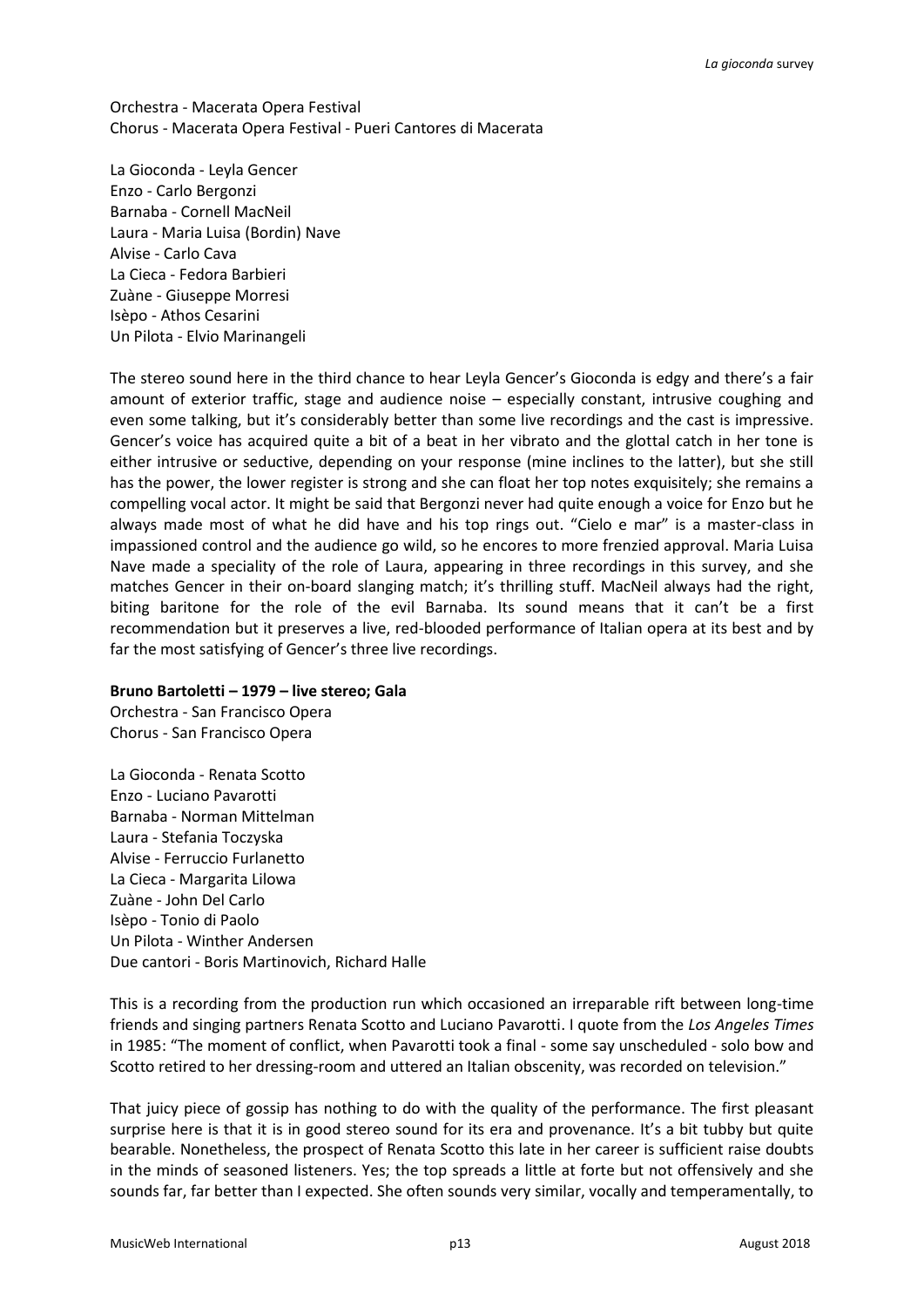her senior by ten years, Leyla Gencer. Despite some shrillness and beat, "Suicidio" is riveting. Pavarotti is in ringing, confident voice in a role which, like the Duke in *Rigoletto*, suited his extravert style but gave him opportunities, as in the close of the first verse of "Cielo e mar" to employ his famous "honeyed" mezza-voce.

La Cieca is very good, one of the best on record. Furlanetto makes an authoritative sonorous Alvise, though a bit rocky even at only thirty years old. Canadian baritone Norman Mittelman, was hitherto unknown to me; he delivers a sturdy, stolid Barnaba of no special distinction or imagination. I have always liked Stefania Toczyska and she makes a thrilling, vibrant Laura, wholly able to keep up with Scotto terms of voice and histrionics.

Bartoletti is another of those regular *La gioconda* conductors, soon to make the studio recording with Pavarotti, and he knows how to pace proceedings. This is certainly one of the most recommendable live recordings.

# **Jesús López Cobos – 1979 – live stereo; Opera d'Oro**

Orchestra - Grand-Théâtre de Gèneve Chorus - Grand-Théâtre de Gèneve

La Gioconda - Montserrat Caballé Enzo - José Carreras Barnaba - Matteo Manuguerra Laura - Maria Luisa (Bordin) Nave Alvise - Bonaldo Giaiotti La Cieca - Patricia Payne Zuàne - Michel Bouvier Un Cantore - Rémo Cambiati Isèpo - Jaume Barò Un Pilota - Michel Bouvier

This live Opera d'Oro bargain set is a good way to get to know the calorific pleasures of this opera, in that it is in decent stereo sound without too much audience intrusion beyond the odd cough and some appreciative applause. It ticks the box for six top-rank voices, even if one senses that both Caballé and Carreras are pushing their fundamentally lyric sound to do justice to roles a size - well, half a size - too big for them. Caballé occasionally squawks and doesn't really have the lower-register solidity required - but she fakes it convincingly and throws herself into the part whole-heartedly, deploying her trademark floating top movingly. Carreras is occasionally on the verge of a wobble but this was 1979 and he was singing a whole slew of roles too big for him, including *La forza del destino*, *Il trovatore* and Enzo as per here; the sound is still plaintive, plangent and beautiful. I always enjoyed Matteo Manuguerra's firm, resonant baritone and he was a good vocal actor. The lesser-known Maria Luisa Nave had a big, penetrating mezzo ideal for the part while the recently late Bonaldo Giaiotti has a big, smooth, rolling black basso cantante. It is always a mistake to cheese-pare on the casting in this opera so Patricia Payne's voluminous contralto is very welcome; she makes something really satisfying of her big moments. The conducting, singing and playing are just fine: flexible, lusty and expert respectively.

I have other versions of this opera that I might prefer - indeed, there aren't many recordings which are not recommendable - but this one belongs up there with the best.

A good starting point for comparison is the second Act, which distils the none-too-subtle virtues of the work; if the central cat-fight between the two divas in competition for the hero's love doesn't grab you, this one's not for you. It certainly works here, with Caballé and Nave snarling at each other like two vixens and almost putting their instruments in peril in the process. Try it.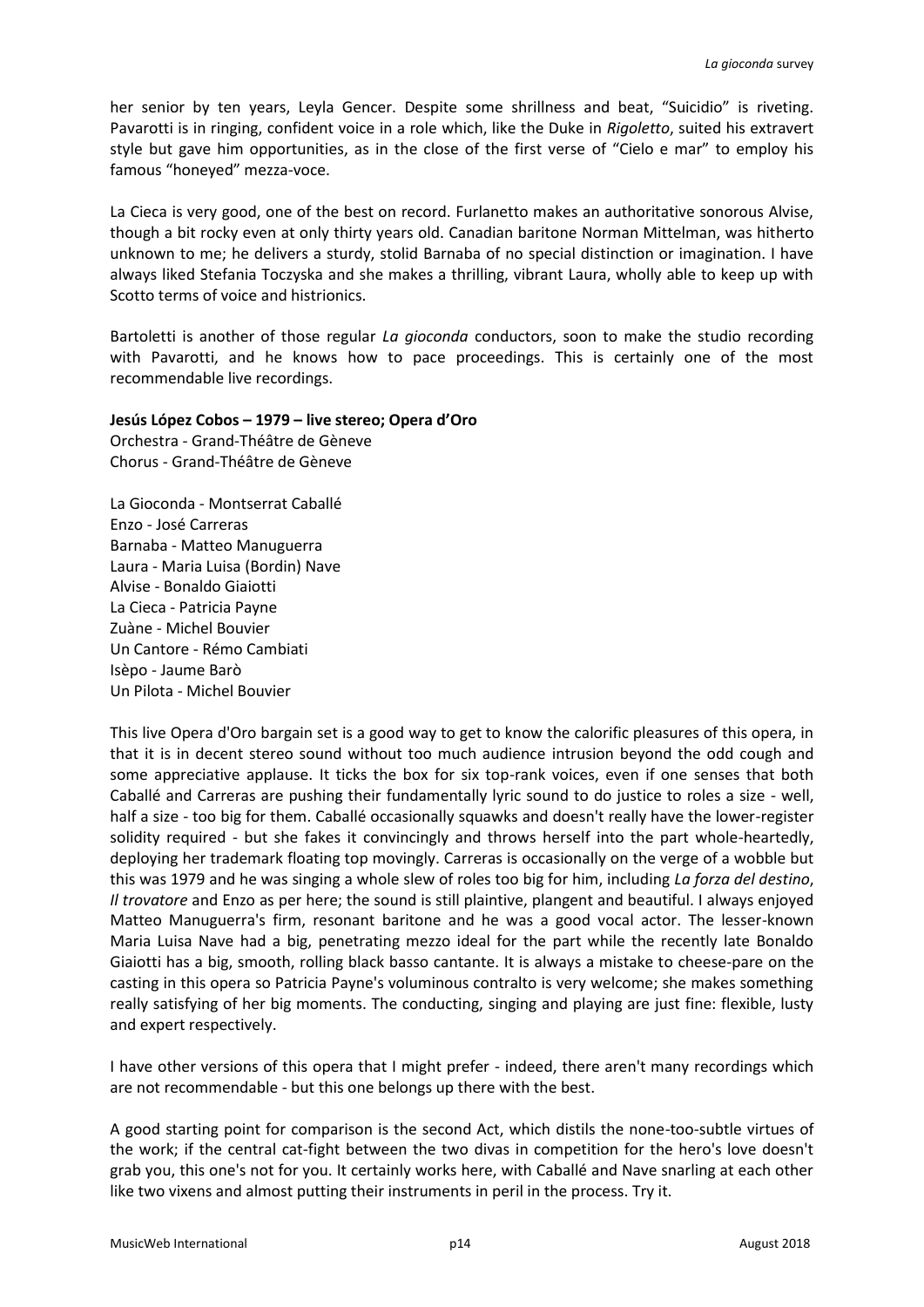#### **Bruno Bartoletti - 1981- studio stereo; Decca**

Orchestra - National Philharmonic Orchestra Chorus - London Opera Chorus

La Gioconda - Montserrat Caballé Enzo - Luciano Pavarotti Barnaba - Sherrill Milnes Laura - Agnes Baltsa Alvise - Nicolai Ghiaurov La Cieca - Alfreda Hodgson Zuàne - John Del Carlo Un Cantore - Stephen Varcoe Isèpo - Regolo Romani Un Pilota - Neil Jenkins

Some previous reviewers have found this recording slack and drawn out but its conductor, Bartoletti, was an experienced and skilled practitioner of this opera, having conducted it many times live and to my ears he simply gives some beautiful voices more space to make what some hear as self-conscious effects. In truth, however, perhaps neither of the principals is ideal for the lead roles: Pavarotti's lyric tenor is a little light and lacking in heft for Enzo - although he makes a lovely job of "Cielo e mar" and in this regard he is similar to Bergonzi in the Gardelli set. Both, however, deliver performances of distinction. Caballé is similarly perhaps a voice-size too small for the part and sometimes a tad matronly, but her floated pianissimi are a dream; less attractive are her sometimes awkward and forced excursions in to her lower register and the edge her top notes take on when she is going for volume. Yet the other three main roles are ideally cast: Milnes in particular makes a leering, virile, bullying and sardonic Barnaba, relishing the villainy and rolling his tongue round the text with relish, exploiting the Italianate gleam in his baritone at every occasion. Ghiaurov makes superb Alvise, saturnine and domineering, huge of tone, and Agnes Baltsa is a very strong, impassioned Laura. In what is essentially a cameo role, Alfreda Hodgson is absolutely superb as La Cieca: often billed as a mezzo she was of course a true contralto, rich, seamless and trenchant of utterance - really special. (What a loss she was at only 51 years old, dying the year before the annus horribilis of 1993, when we lost Troyanos, Popp and Auger, all to cancer and all similarly young, in their fifties.) By the by, kudos to the London Opera Chorus for their spirited contribution.

Some listeners have found that this recording exudes a whiff of the production line too common in the golden age of opera recording but I think it's much better than that. It was made in Walthamstow Town Hall and is first class. It's not the most thrilling of performances but it is balm to the ears and does honour to an opera which is still sometimes sneered at.

#### **Giuseppe Patanè – 1987 – studio digital; CBS**

Orchestra - Hungarian State Opera Chorus - Hungarian State Opera

La Gioconda - Éva Marton Enzo - Giorgio Lamberti (Casellato-Lamberti) Barnaba - Sherrill Milnes Laura - Livia Budai Alvise - Samuel Ramey La Cieca - Anne Gjevang Zuàne - Tamás Bátor Un Cantore - János Tóth Isèpo - Gábor Kállay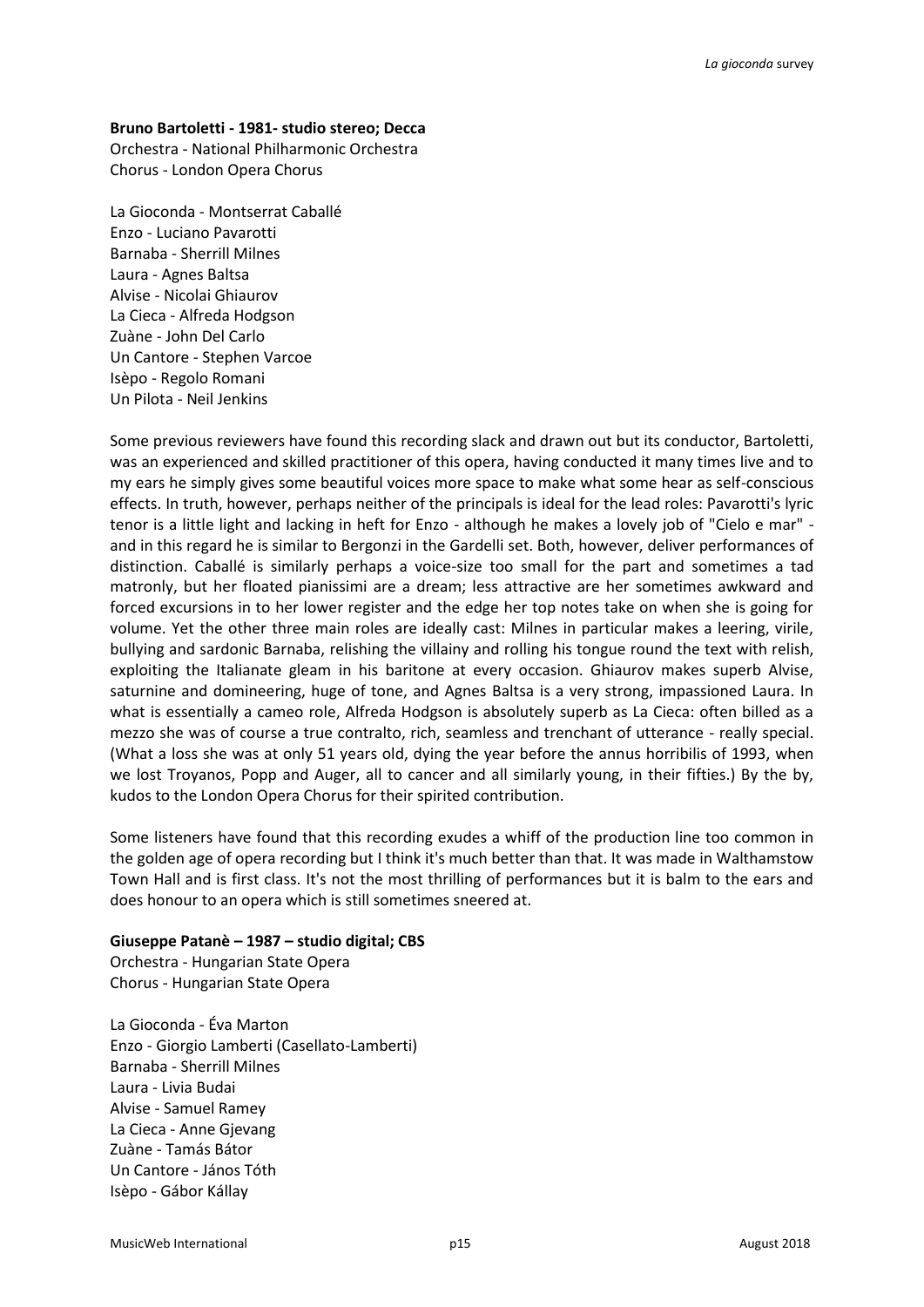This set immediately has a lot going for it: a promising cast full of celebrated singers, good – if slightly distant, over-reverberant – digital sound, an experienced conductor, a first-rate orchestra and chorus, and a complete, quadrilingual libretto.

The last bonus is also indicative of, and the consequence of, a drawback: this was issued in 1990 when recording companies were more generous about such things but it hasn't been re-issued since, so you have to look out for an old or used copy.

Marton's soprano has the right dramatic-spinto lay-out with the requisite lower register. The voice is large, even huge, without yet the beat which later obtruded and she injects real pathos and passion into the delivery of her words. Delicacy is not her forte but instead she brings massive security to her singing and makes glorious sounds. Some slight rockiness is creeping into Milnes' baritone by this stage of his career but it is still resonant and he, too, is still a master of verbal inflection, oozing malevolence. Anne Gevang is a steady, pleasing La Cieca, but rather placid and thus unmemorable. Samuel Ramey in his prime is splendid as Alvise, even if ideally one wants a touch more basso growl and snarl in his beautiful voice. Livia Budai is adequate but rather generalised as Laura – and I could certainly do with more animation on her part in her competitive duet with Marton who decidedly overshadows her. Giorgio Lamberti, eighty this year, stood in for the scheduled Domingo, who cancelled. He has an open, cutting-edge tenor and is careful with the text, bothering to act vocally "Scoperto son", for example, but the basic timbre has a whine in it and is without the heroic heft such as Tucker, Corelli or Del Monaco bring to the role of Ezio. "Cielo e mar" is carefully graded dynamically but rather scooped and slurred and the climax less than overwhelming. His contribution is by no means poor but constitutes the closest we come to any weakness here.

This is a good studio account, with some excellent singing but ultimately lacking the impetus and excitement which drive the best versions.

# **Marcello Viotti – 2001 – studio digital; EMI/Warner**

Orchestra - Münchner Rundfunkorchester Chorus - Bayerische Rundfunkchor - Münchner Kinderchor

La Gioconda - Violeta Urmana Enzo - Plácido Domingo Barnaba - Lado Atanelli Laura - Luciana D' Intino Alvise - Roberto Scandiuzzi La Cieca - Elisabetta Fiorillo Zuàne - Paolo Battaglia Un Cantore - Paolo Battaglia Isèpo - Kristian Benedikt Un Pilota - Tim Hennis

The first great advantages here are the lovely digital sound, the playing of the Bavarian Radio Orchestra, the excellence of the chorus and, above all, the sure touch of Viotti's conducting. The cast is more variable: Domingo is here nearly sixty and one wonders if he has been caught early enough for his first recording of this heroic role. He sounds much as he always does but the voice is audibly thinner and sometimes even pinched; his delivery of "Cielo e mar" is thoroughly professional but I miss the pharyngeal heft of a tenor like Tucker or Del Monaco can bring to the aria – or Bergonzi's or Pavarotti's beauty of tone.

Lithuanian mezzo/dramatic soprano Violeta Urmana is in her prime at forty; in fact, this recording was made just as she was making the change in vocal tessitura. She is vocally very impressive,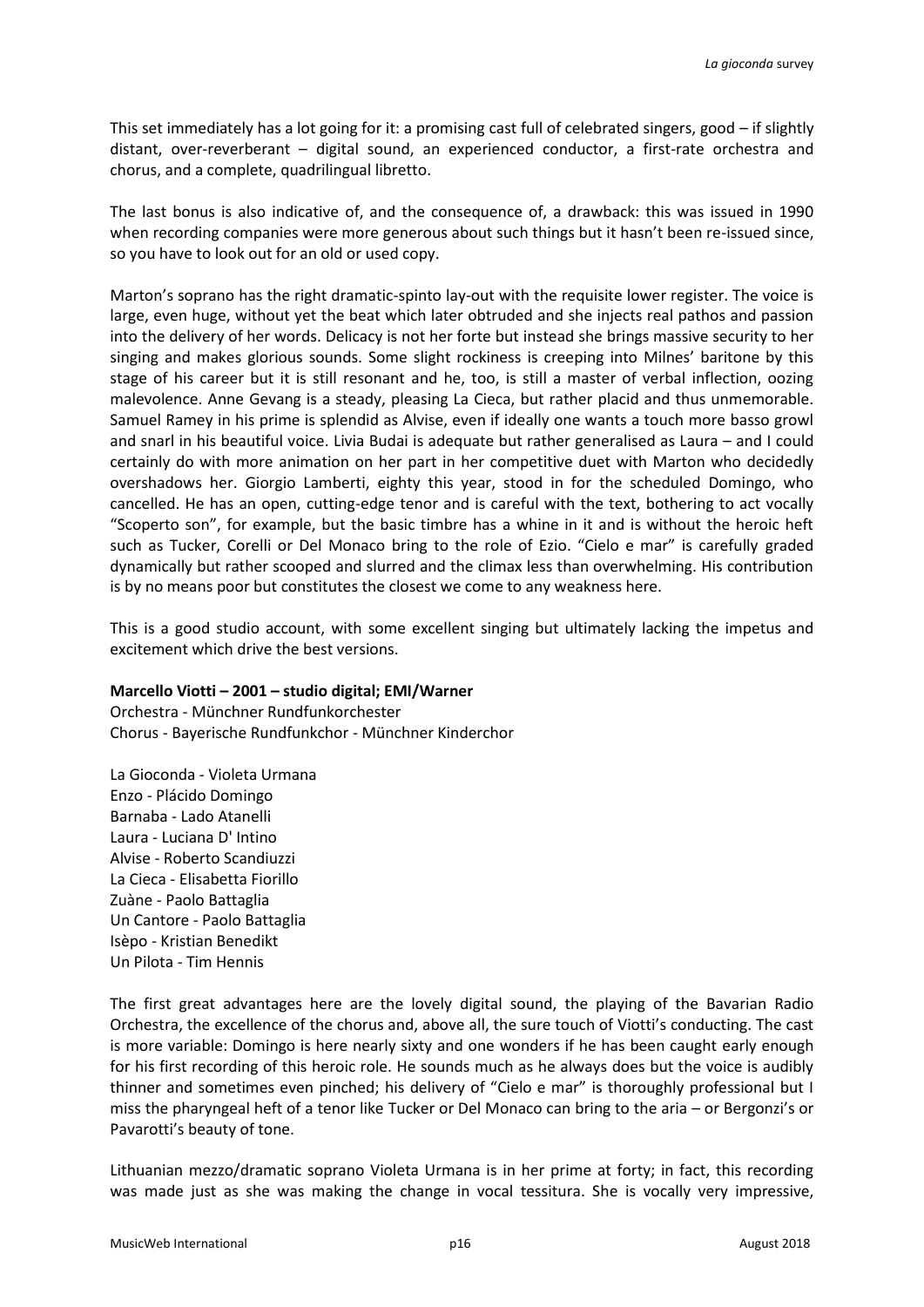sounding like a proper dramatic soprano and not a pushed-up mezzo, with easy, floated top notes and very little shrillness, but she is somehow rather anonymous, especially if you are habituated to the kind of individual touches afforded by the characterisation we hear in Callas' or Milanov's portrayals.

The rest of the cast is less starry: Lada Atanelli is a good baritone whose tone sounds remarkably similar to Cappuccilli's, but his voice tends to spread and is not as steady; nor does he do much at all with the words – far too many opportunities slip by without his making any impression. D'Intino is good; she often sounds very similar to Urmana but their battle is not really one of equals, in that Urmana has the greater weight in her lower register, which creates a peculiar imbalance and a reversal of what's required. Their joint top B flat concluding their cat-fight is a laser-blast, however.

The decline in Scandiuzzi's once promising bass is already very apparent: it is rocky and blaring. Fiorillo's La Cieca is fine.

Ultimately, this has much to recommend it but what's really missing here is a cast which gets under the skin of characters which can remain rather two-dimensional if they are not animated by consummate singer-actors with great voices. For that, look to a recording more consistently cast with singers of greater dramatic gifts.

### **Donato Renzetti – 2005 – live, digital; Dynamic**

Orchestra - Arena di Verona Chorus - Arena di Verona

La Gioconda - Andrea Gruber Enzo - Marco Berti Barnaba - Alberto Mastromarino Laura - Ildiko Komlósy Alvise - Carlo Colombara La Cieca - Elisabetta Fiorillo Zuàne - Francesco Palmieri Un Cantore - Graziano Polidori Isèpo - Mauro Buffoli Un Pilota - Giovanni Bellavia Voce interna - Alessandro Calamai

This live recording from the Arena di Verona is in excellent digital sound and, unusually in more recent recordings, an English-Italian libretto is provided in a handsome package. There are stage thumps and various extraneous noises but nothing distracting; balances are good. The first solo voice we hear is that of Alberto Mastromarino, who makes a sound, gruff Barnaba; he hasn't much line but characterises strongly. Elisabeth Fiorillo is an impressively fruity-voiced, assertive La Cieca who steals the show with the big aria. Andrea Gruber a large-voiced, almost excessively vibrant Gioconda with a lot of pulse in her soprano, similar to Marton – she doesn't bother to float "Come t'amo" but just whacks it out. She has a great lower register and a laser top; "Suicidio" is intermittently ungainly but also thrilling. Marco Berti has a rather coarse tenor without much intrinsic beauty but he has the stamina to keep up with his co-singers and his Act 1 confrontation with Barnaba draws deserved applause. "Cielo e mar" is a bit rustic and he milks it, but it works in the context of an arena performance and its climax is stirring. Ildiko Komlósy as Laura is very similarly voiced to Gruber in timbre and generous vibrato – but not wobble; they make a well-matched pair of rivals. Carlo Colombara is a sonorous, authentically Italian Alvise in the Siepi school; these are voices chosen to fill the arena and the musical phrases alike, even at the cost of refinement – but this is not a refined opera. Renzetti' conducting is finely paced and sympathetic to his singers without indulging them too much.